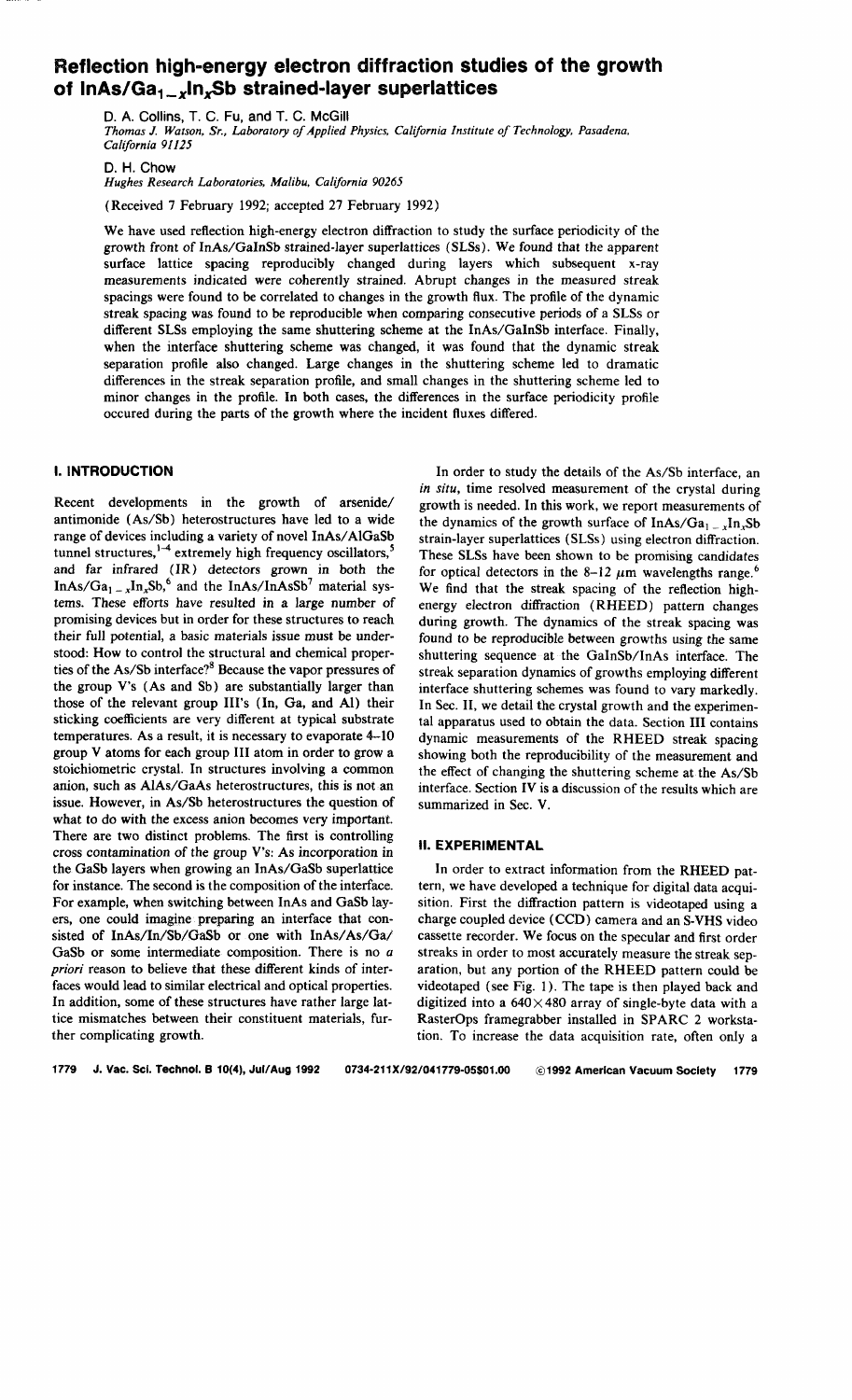

FIG. I. Schematic representation of the data acquisition method.

portion of the videotaped pattern is digitized. The system can digitize between 2 and 10 frames/s depending on the size of the portion of the pattern that is being examined. After digitization the data can be either integrated to obtain intensity variations or fit with a Lorentzian pius a linear function to determine the streak positions. Recording large portions of the diffraction pattern on videotape provides a great deal of flexibility. One of the goals of this project is to identify which portions of the RHEED pattern are relevant to understanding the nature of the As/Sb interface. The ability to examine different parts of the diffraction pattern of the same growth is crucial for realization of this goal.

All of the samples studied here were grown in a Perkin-Elmer 430 molecular-beam epitaxy (MBE) system equipped with cracked Sb and As sources. The SLSs were grown on semi-insulating GaAs substrates and particular care was taken to use substrates from different boules in order to decrease the likelihood that the peculiarites of a particular lot of wafers would affect the data. The SLSs were grown on a thick stress relaxed GaSb buffer at a substrate temperature of  $\sim$  385 °C. The growth rate of the lnAs was 0.12 monolayer (ML)/s and that of the GalnSb was 0.64 ML/s. The In mole fraction in the antimonide layers was 0.24. The SLSs are coherently strained to the thick GaSb buffer with the InAs layers under 0.6% tensile stress, and the GalnSb layers under 1.5% compressive stress. A more detailed description of the growth has been previously reported.<sup>9</sup>

J. Vac. Sci. Technol. B, Vol. 10, No. 4, Jul/Aug 1992



FIG. 2. Separation between the specular streak and first order diffraction streak in the RHEED pattern of an InAs/Ga<sub>1-x</sub>In<sub>x</sub>Sb SLS. (a) Notes the times when the shutters are either opened or closed, and (b) is an overlay of four consecutively grown periods of the SLS showing the re· producibility of the effect.

# III. RESULTS FROM  $lnAs/Ga_{1-x}ln_xSb$ **SUPERLATTICES**

Figure 2 shows the measured spacing between the specular streak and the first order streak during the growth of an InAs/GalnSb SLS. Each period consists of 28 A of InAs and 23 Å of  $Ga_{0.76}In_{0.24}Sb$ . At the end of each layer, before switching materials, the growth surface is soaked in Sb. Because of this soak the internal interfaces of the SLS are termed to be "Sb-like." The data were taken on the [110] azimuth at a rate of 2.5 data points per second. Figure 2(a) shows the dynamic streak spacing for a single period of the SLS. The times at which the oven shutters are opened and closed are marked with arrows. Figure 2(b) is an overlay of four consecutive periods of the SLS where the profile labeled "period l" is the one shown in Fig. 2 (a). There are no vertical offsets in the data shown, and the timing of the shutter actuations were determined from the clock on the VCR and period of the SLS. Three things stand out in the data. First, the apparent lattice spacing (ALS), which is inversely proportional to the streak separation, of the surface of the crystal changes during growth. Second, abrupt changes in the ALS are correlated with either opening or closing a shutter. Third, Fig. 2(b) shows that different periods of the same SLS have very similar dynamic streak spacings. Subsequent growths showed that when the same interface shuttering scheme was used, the profiles of the ALS matched those shown in Fig. 2.

To ensure that the features in the *ILS* that are correlated to the shutter openings are due to changes in the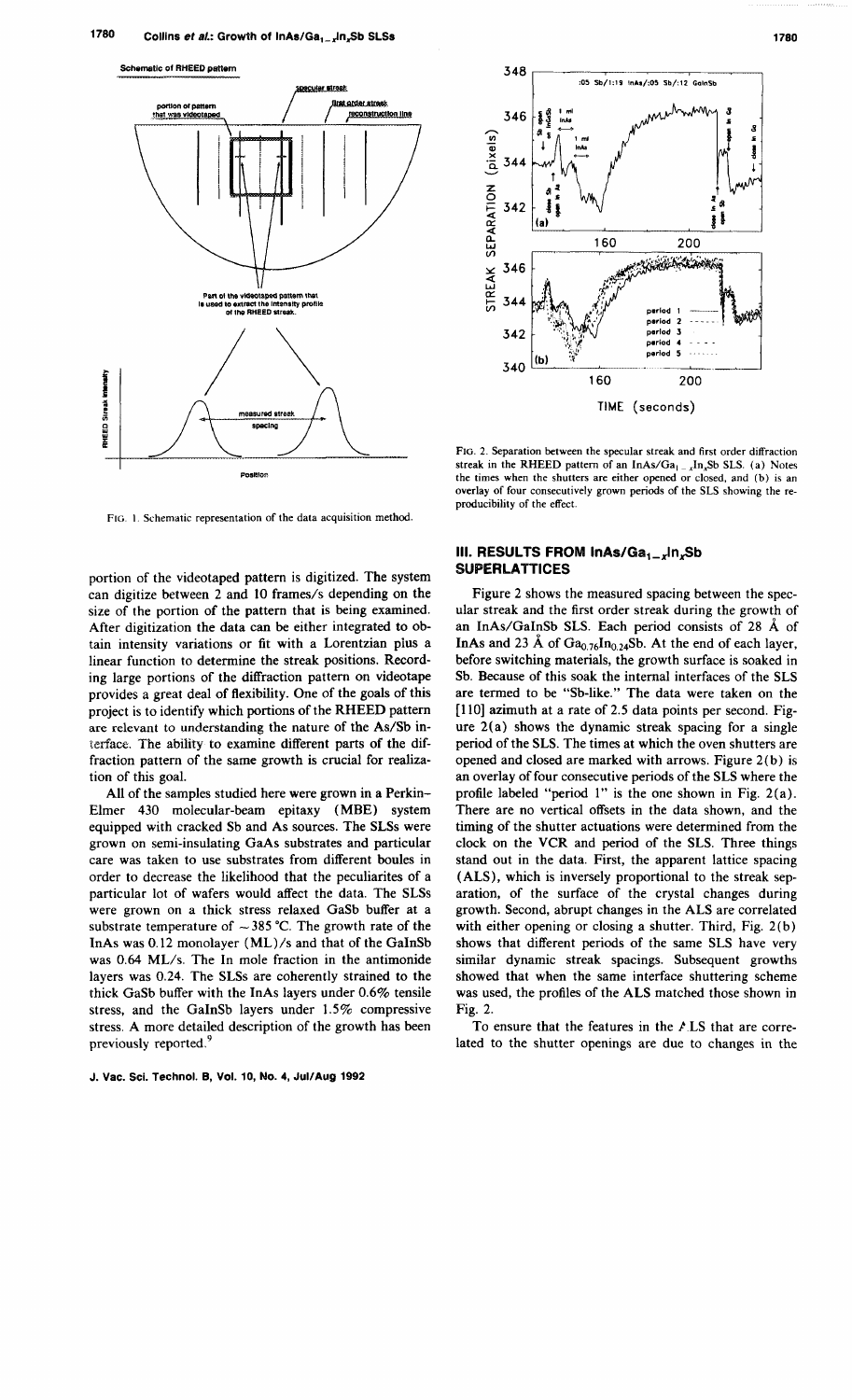

FIG. 3. Comparison of the measured streak separation with the intensity profile of the specular streak. The upper solid line is the streak separation and the lower dashed line is the RHEED intensity. The extent of the Sb soaks are marked by the pairs of dotted lines.

incident fluxes and not an electrical or mechanical artifact of the growth chamber, we measured the dynamic position of the specular and first order streaks while opening and closing the shutters of ovens that were at their idle temperature of 300 °C. The measurements were done on GaAs surfaces along both the  $[110]$  and  $[1\overline{1}0]$  azimuths while growing GaAs and during As-flux soaks. To within our experimental resolution of about 0.5 pixels out of a streak spacing 420 pixels, neither the specular streak nor the first order streak moved. This indicates that the measured changes in the streak spacing when the shutters are actuated are due to changes in the incident flux and hence changes in the growth surface. It should be noted that the size of the measured shifts is small. In Fig.  $2(a)$ , the streak separation increases by about one pixel after the Sb shutter is closed, and the In and As shutters are opened. This translates into  $\sim 0.3\%$  change in the ALS.

We compare the measured streak spacing of the SLS, shown in Fig. 3, with the intensity variation of the specular streak for slightly more than one period of the structure. The solid upper line is the data shown in Fig. 2(a), and the lower, dashed line is the intensity variation of the specular streak. The pairs of dotted vertical lines denote the extent of the Sb soaks. The two curves have similar shapes, and the plot of RHEED intensity has sharp features when the growth fluxes are changed just as in the case of streak separation profile. These intensity variations are reproducible when comparing different periods of the SLS. The features of importance in this graph are the oscillations in the intensity at the start of the InAs layer (second vertical line). These oscillations have the same period as the oscillations in the streak separation with a period equal to the

J. Vac. Sci. Techno!. B, Vol. 10, No.4, Jui/Aug 1992



FIG. 4. Comparison of the measured streak separation of two superlattices with the same layer thickness and compositions both of which were grown under the same conditions. The extent of the Sb soaks are marked by the pairs of dotted lines.

monolayer deposition time. These types of intensity oscillations are routinely used by many investigators to determine growth rates and are believed to be caused by periodic changes in the roughness of the growth front.<sup>10,11</sup> The strong correlation between the ALS profile and the RHEED intensity profile indicates that the streak separation modulation is sensitive to changes in the texture of the growth front.

We have examined the RHEED characteristics of roughly a dozen different interface shuttering schemes. In every case, abrupt changes in the ALS were correlated with changing the growth flux, and the changes in the ALS were reproducible between different periods of the SLS and different growths using the same or similar interface schemes.

Figure 4 compares the measured streak spacing of two Sb-like, SLSs grown with similar, but not identical interface shuttering schemes. The two structures have the same compositions and layer thicknesses and were grown under the same conditions. The data are vertically offset by four pixels numerically. The extent of each Sb soak is marked by a pair of vertical dashed lines. The upper curve is the same as shown in Fig. 2(a). The difference between the shuttering schemes is that in the lower curve a single monolayer of In is deposited at the beginning and end of the lnAs layer without an accompanying group V flux. The two curves are qualitatively similar; however, the two profiles are not identical. At the start and end of the InAs layer (the second and third vertical lines, respectively) the two curves are markedly different. These differences occur at precisely the times when the fluxes incident on the growth surface are different. This observation indicates that the measurement is sensitive to subtle changes in the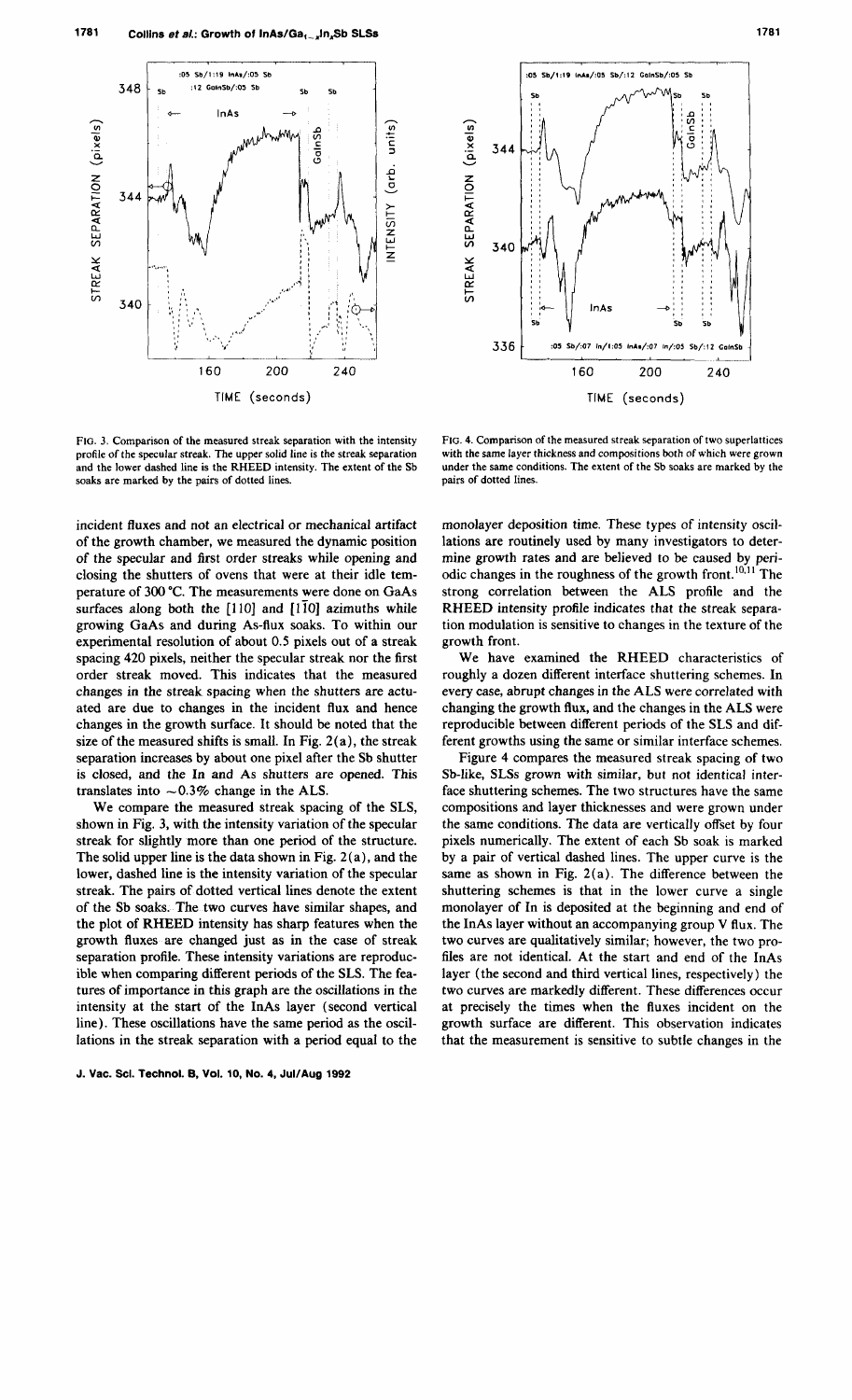

FIG. 5. Comparison of the measured streak separation of two superlattices with the same layer thickness and compositions both of which were grown under the same conditions. The extent of the group V soaks are marked by the pairs of dotted lines, Sb for the lower curve and As for the upper curve.

growth surface. This similarity in ALS profiles when comparing similar interface schemes was observed in all *the*  SLSs that were studied.

Figure 5 compares the ALS profiles of two SLSs with the same layer thicknesses and compositions which were grown under the same conditions. The lower curve is the same as the lower curve in Fig. 4 (an Sb-like SLS.) For the upper curve, each layer is terminated in an As soak, and 0.64 ML of  $Ga_{0.76}In_{0.24}$ , without an accompanying group V flux, are deposited at the beginning and end of the GalnSb layer. This SLS is termed "As-like." The two curves are vertically offset by five pixels for clarity and the positions of the group V soaks are marked by the pairs of vertical lines, Sb in the case of the lower curve and As for the upper curve. In this case the interface shuttering schemes are very different as are the ALS profiles. While both curves show decreasing streak separation, with oscillations having a period equal to a monolayer deposition time, at the start of the InAs layer, the relative sizes of the streak separation at the beginning and end of the InAs layer are different in the two curves. In the upper curve (As-like) the separation decreases over the course of the InAs layer while in lower curve ( Sb-like) the streak separation increases after growing the lnAs layer. In addition, the response of the ALS to the group V soaks is very different. In the upper curve, the ALS does not change during the As soaks on the InAs layer (see the third vertical line), while at the interrupts on the GalnSb layers (the first and fifth lines) the streak separation rises very slightly. In the lower curve, the ALS is not affected by the Sb soaks on the GalnSb layers (first and fifth vertical lines), while the ALS changes markedly at the

J. Vac. Sci. Technol. B, Vol. 10, No.4, Jui/Aug 1992

Sb soak on the InAs layer and at the start of the GalnSb layer. The sharp dip in the streak separation in the upper curve during the GaInSb layer (between the fourth and fifth lines in the upper curve) is a reproducible feature and not a noise spike. Figure 5 shows that the ALS profiles of structures grown with very different interface shuttering schemes are also very different.

These two type of interface schemes shown in Fig. 5 are especially interesting to compare. We have found that undoped SLSs grown with Sb-like interfaces have a p-type background carrier concentration as determined by low temperature, four-point Hall measurements and that undoped As-like, SLSs have n-type background carrier concentrations. It is our hope that careful study of the RHEED characteristics of these different shuttering schemes will help us understand this behavior.

## IV. DISCUSSION

Interpreting the change in streak separation of these SLSs is complicated. The greatest difficulty is understanding the relationship between the surface periodicity we are measuring and the final bulk lattice constant. X-ray diffraction measurements on these structures are consistent with the SLSs being coherently strained to the GaSb buffer layer, yet the periodicity of the growth front is clearly changing. One possibility is that as the strained material is grown, it nucleates in islands which have interatomic spacings that are intermediate between those of the coherently strained structure and the natural lattice constant of the material. If this were the case, it would only be after the islands coalesced and were buried under subsequent layers that the material would reach its final, coherently strainedlattice constant. This explanation is consistent with oscillations in streak separation having a period equal to the monolayer deposition time. A second difficulty is that the RHEED pattern moves during growth. We have observed rotations of the diffraction pattern about an axis parallel to the direction of electron travel and translations normal to the direction of electron travel or both. Without corrections for these effects, quantitative measurements are impossible. Finally, the dearth of techniques, which are capable of probing the chemistry and smoothness of individual, buried interfaces complicates analysis of the final structures. Nevertheless, we are hopeful that this technique will prove to be useful in understanding mixed anion interfaces at least to the level of providing an empirical tool for growth of high quality, reproducible SLSs.

In order to understand the experimental results reported in Sec. III, we have begun the study of the growth of GaAs on GaAs in the hope that this simpler system will be more tractable. Many of the phenomena seen in the InAs/Ga<sub>1 - x</sub>In<sub>x</sub>Sb SLSs were also seen during GaAs growth: variations in the period of the RHEED intensity oscillations along the RHEED streaks, oscillations in the positions of RHEED streaks having the same period as the growth rate, translations of RHEED pattern normal to the direction of travel of the incident electrons and rotations of RHEED patterns about an axis parallel to the direction of travel of the incident electrons. However, when the rota